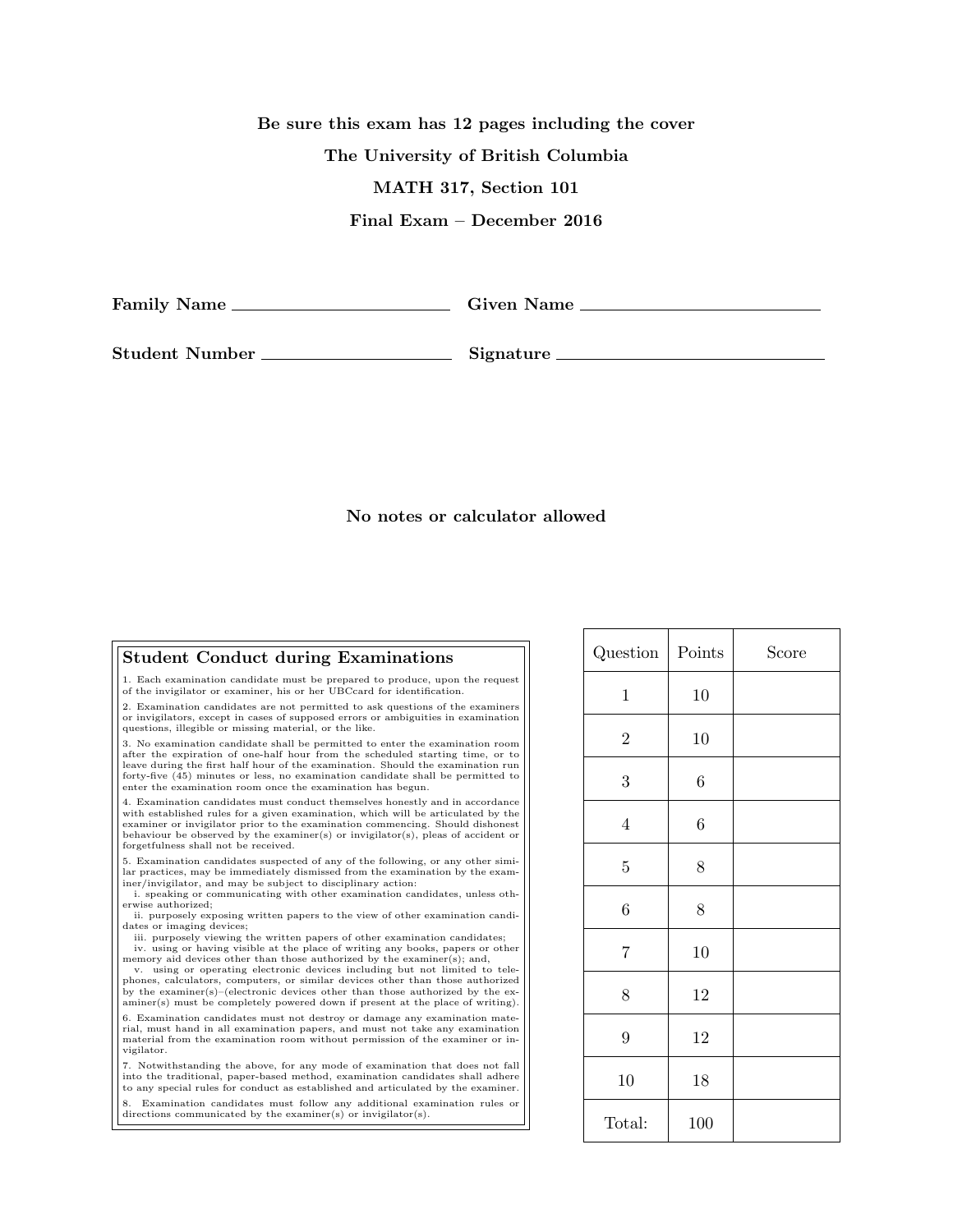- 1. A curve in  $\mathbb{R}^3$  is given by  $\vec{\mathbf{r}}(t) = (t^2, t, t^3)$ .
- (5 pt) Find the parametric equations of the tangent line to the curve at the point  $P(1, -1, -1)$ .

(5 pt) (b) Find an equation for the osculating plane of the curve at the point  $Q(1, 1, 1)$ .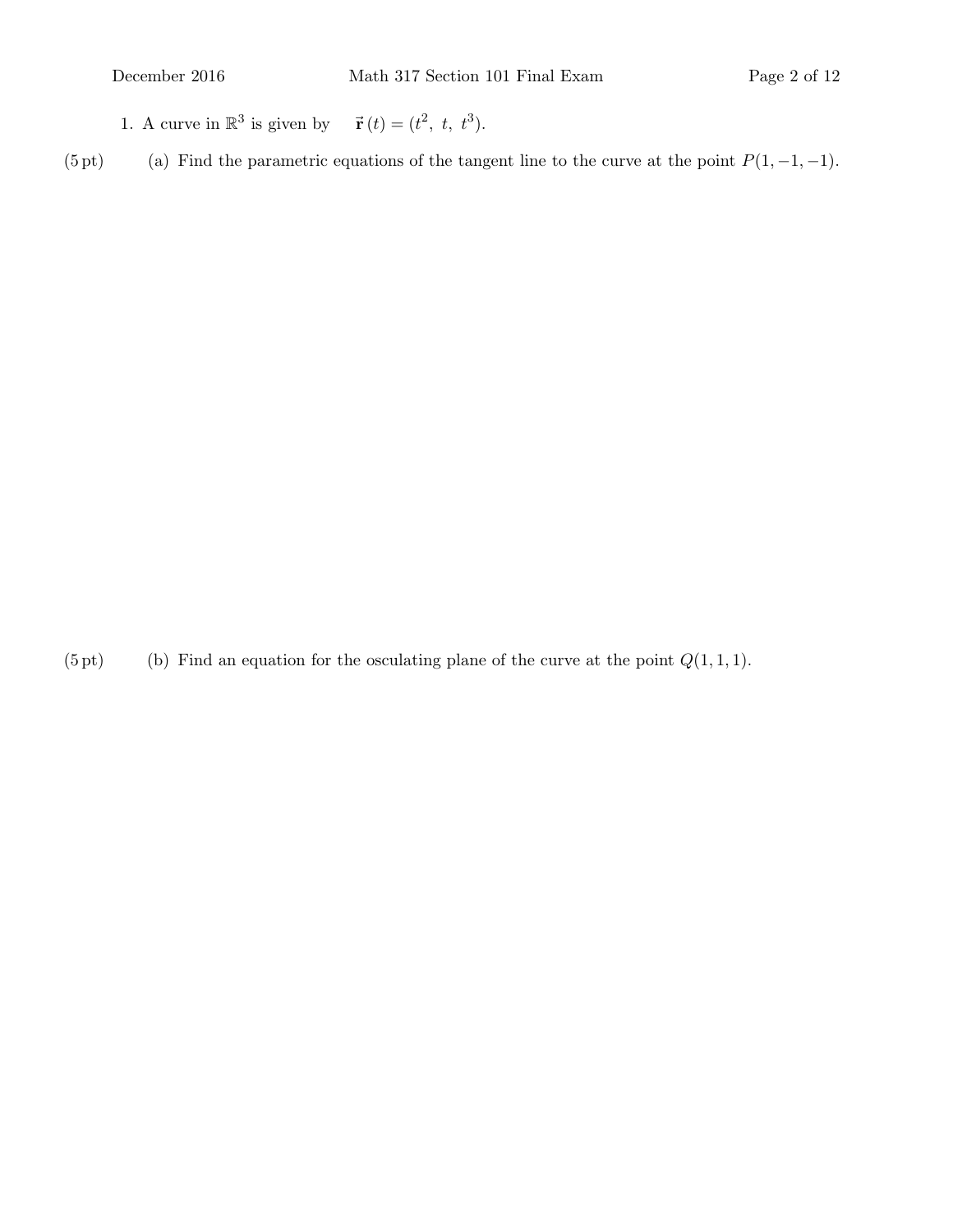- 2. A curve in  $\mathbb{R}^3$  is given by  $\vec{r}(t) = (\sin t t \cos t)\hat{i} + (\cos t + t \sin t)\hat{j} + t^2 \hat{k}, \quad 0 \le t < \infty$ .
- (6 pt) (a) Find the length of the curve  $\vec{\mathbf{r}}(t)$  from  $\vec{\mathbf{r}}(0) = (0, 1, 0)$  to  $\vec{\mathbf{r}}(\pi) = (\pi, -1, \pi^2)$ .

(4 pt) (b) Find the curvature of the curve at time  $t > 0$ .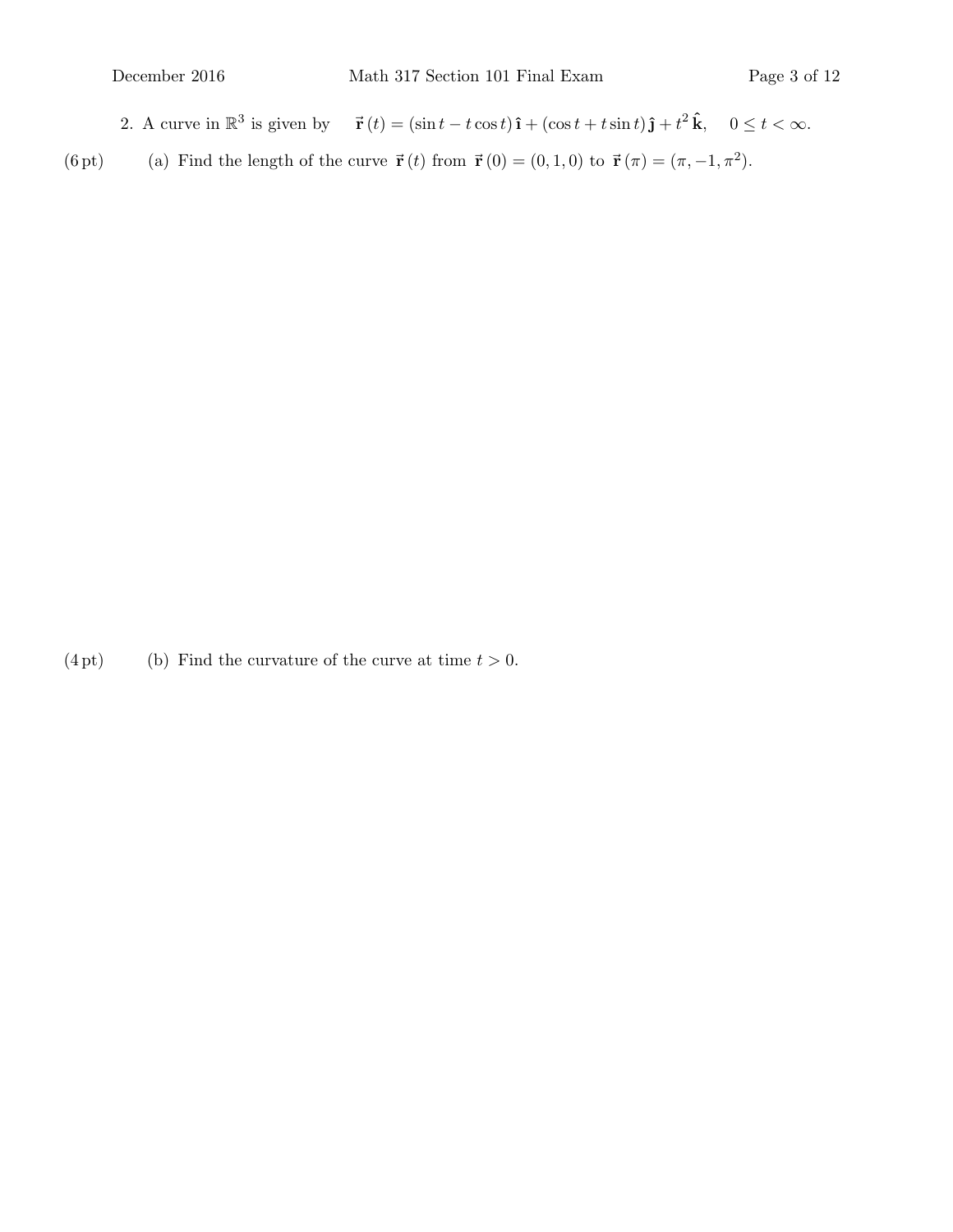(6 pt) 3. Let  $\vec{F}(x, y, z) = e^x \sin y \hat{\mathbf{i}} + [ae^x \cos y + bz]\hat{\mathbf{j}} + cx\hat{\mathbf{k}}$ . For which values of the constants a, b, c is  $\int_C \vec{F} \cdot d\vec{r} = 0$  for all closed paths C?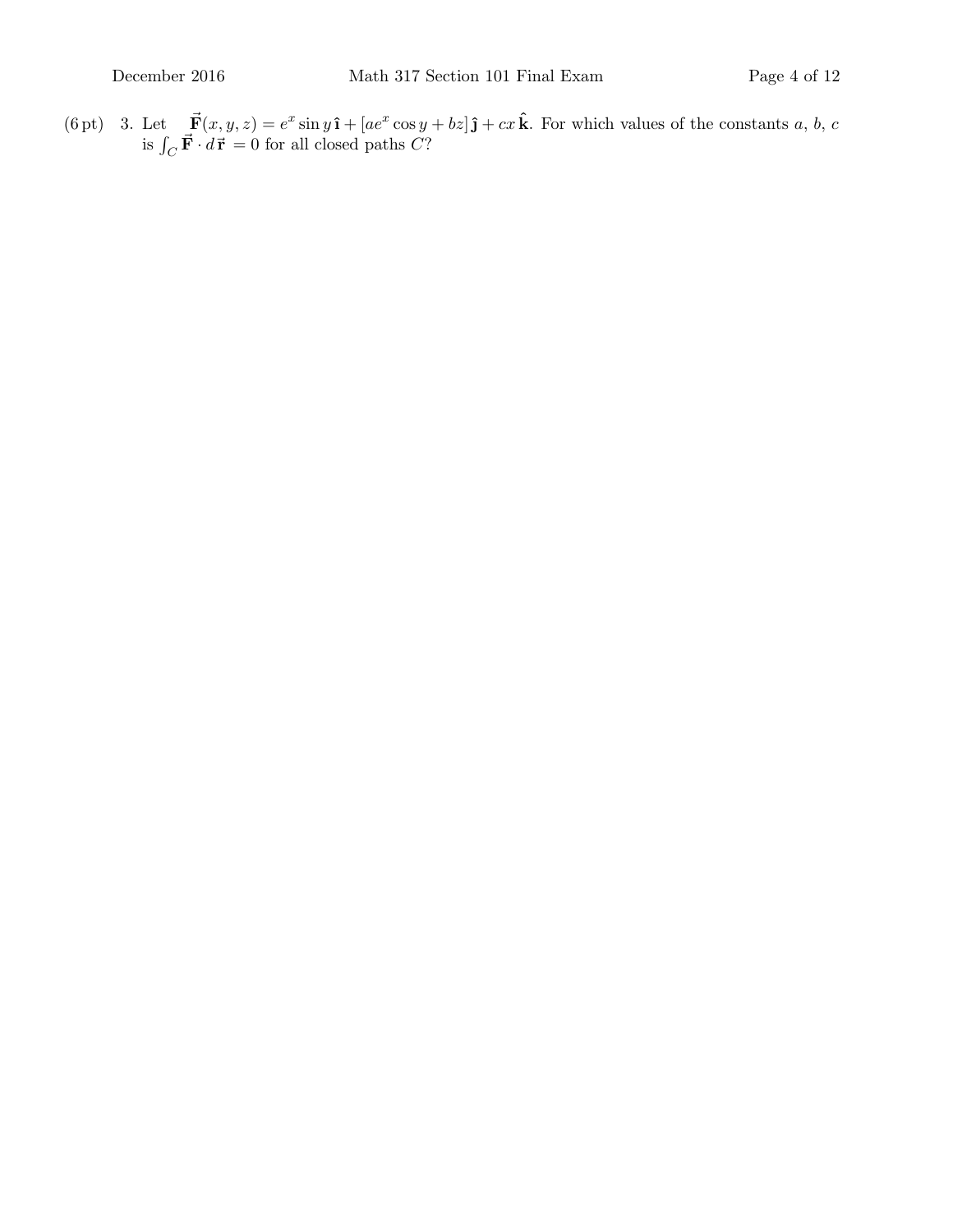- 4. Let  $\vec{F}(x, y) = P \hat{i} + Q \hat{j}$  be a smooth plane vector field defined for  $(x, y) \neq (0, 0)$ , and suppose  $Q_x = P_y$  for  $(x, y) \neq (0, 0)$ . In the following  $I_j = \int_{C_j} \vec{F} \cdot d\vec{r}$  for integer j, and all  $C_j$  are positively oriented circles. Suppose  $I_1 = \pi$  where  $C_1$  is the circle  $x^2 + y^2 = 1$ .
- (2 pt) (a) Find  $I_2$  for  $C_2$ :  $(x 2)^2 + y^2 = 1$ . Explain briefly.

(2 pt) (b) Find  $I_3$  for  $C_3$ :  $(x - 2)^2 + y^2 = 9$ . Explain briefly.

(2 pt) (c) Find  $I_4$  for  $C_4$  :  $(x - 2)^2 + (y - 2)^2 = 9$ . Explain briefly.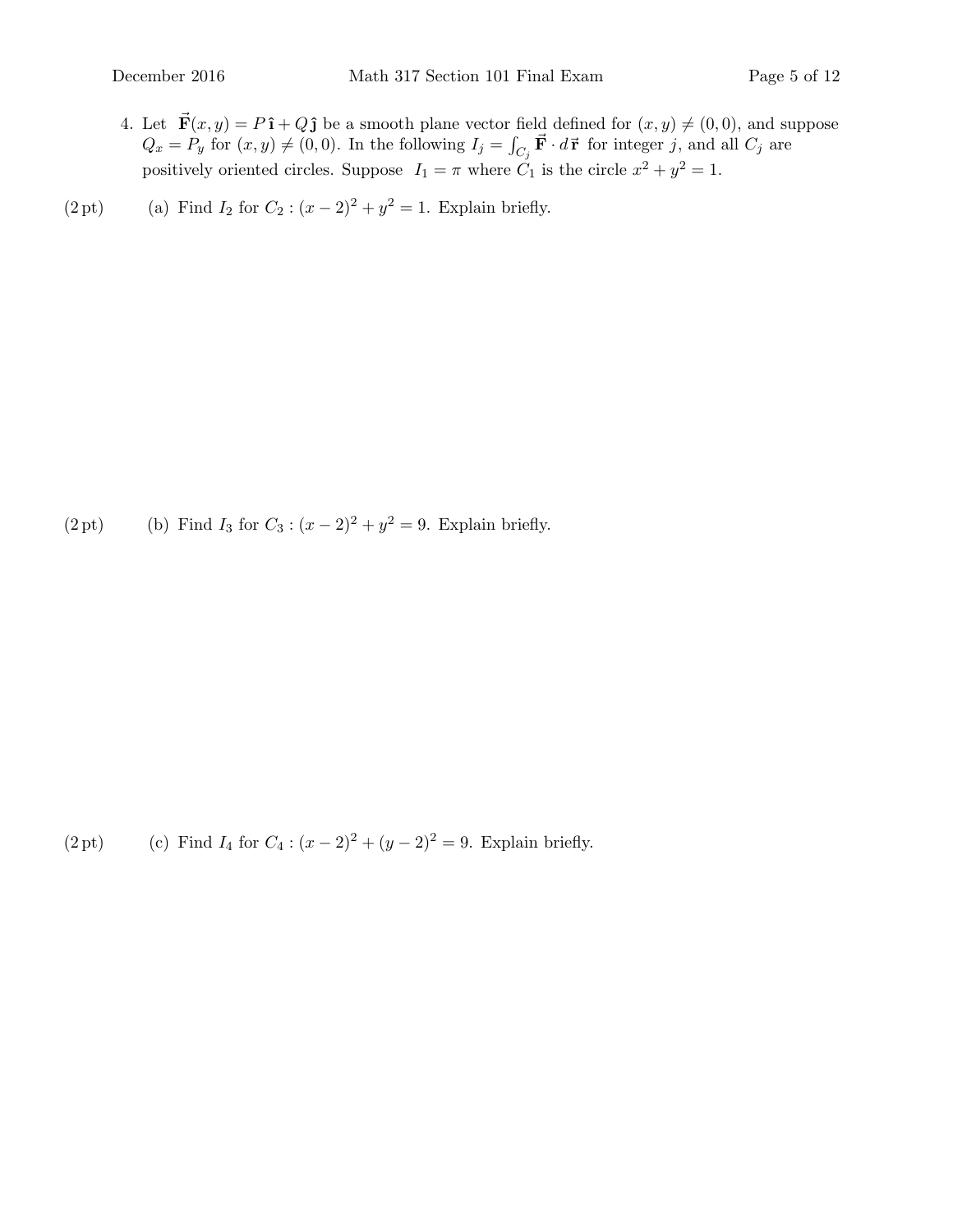(8 pt) 5. Evaluate the line integral  $\int_C \vec{F} \cdot \vec{n} ds$  where  $\vec{F}(x, y) = xy^2 \hat{i} + ye^x \hat{j}$ , C is the boundary of the rectangle R:  $0 \le x \le 3, -1 \le y \le 1$ , and  $\vec{n}$  is the unit outer normal vector of C.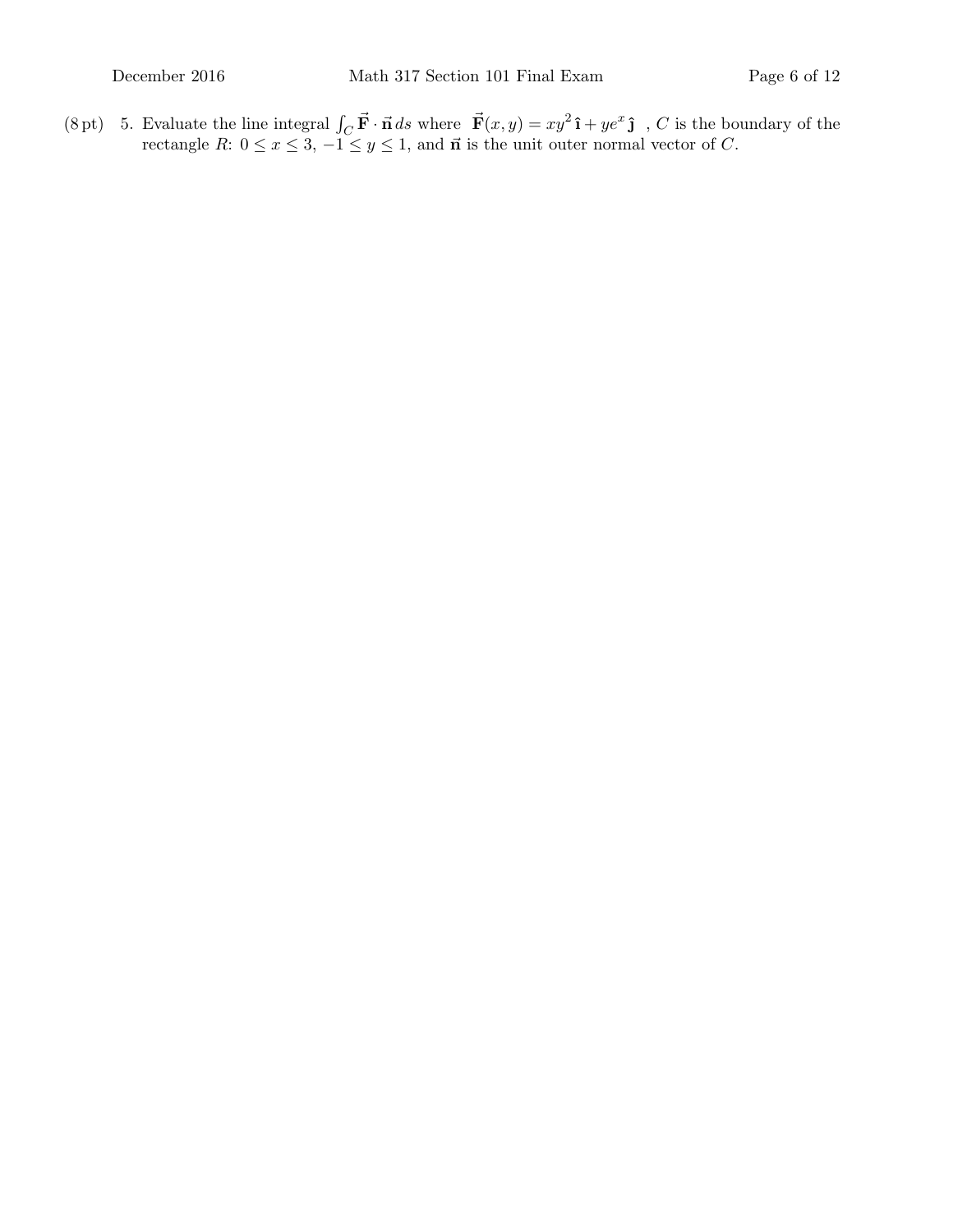(8 pt) 6. Find the work done by the force field  $\vec{F}(x, y, z) = (x - y^2, y - z^2, z - x^2)$  on a particle that moves along the line segment from  $(0, 0, 1)$  to  $(2, 1, 0)$ .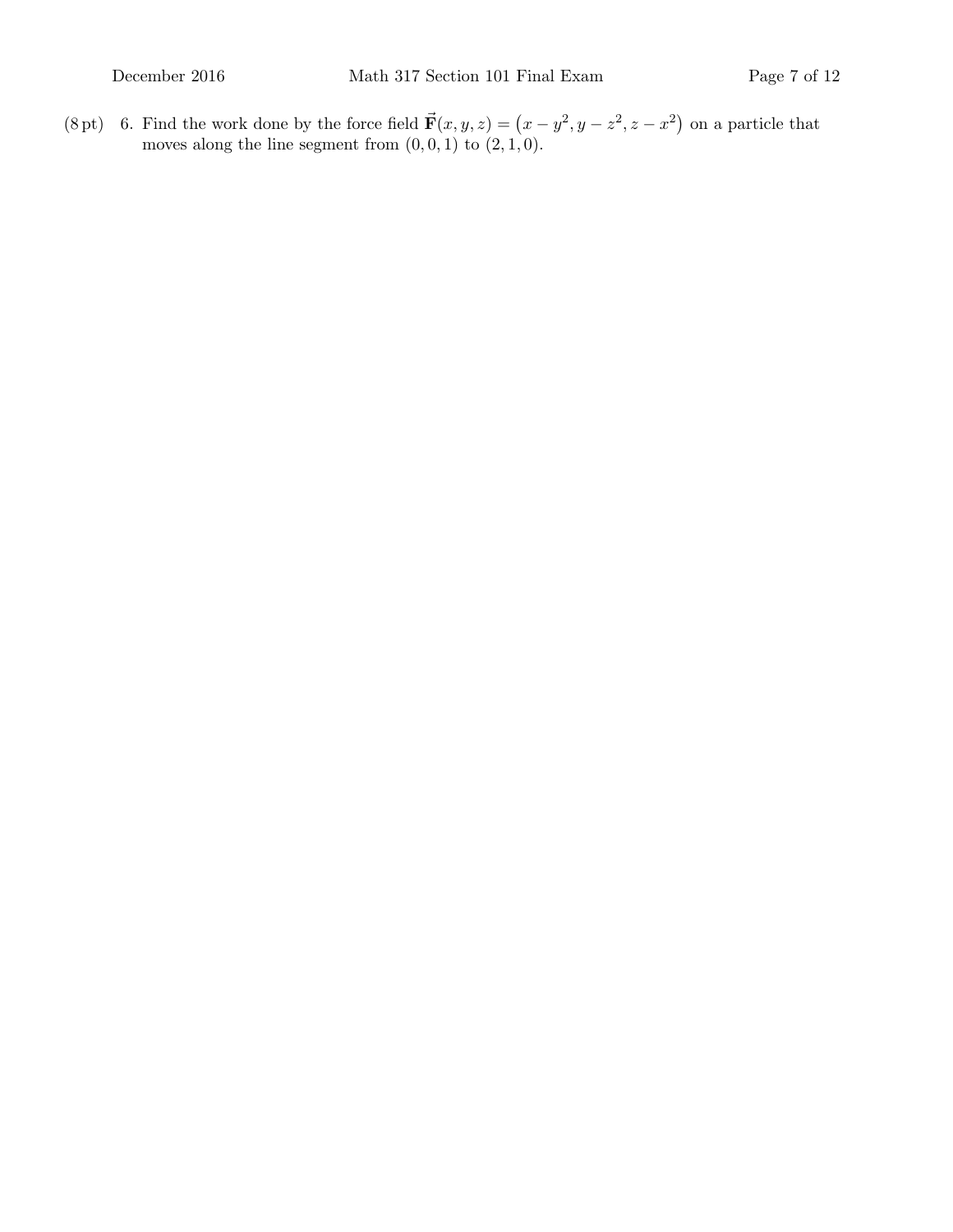(10 pt) 7. Evaluate the surface integral  $\iint_S z^2 dS$  where S is the part of the cone  $x^2 + y^2 = 4z^2$  where  $0 \leq x \leq y$  and  $0 \leq z \leq 1$ .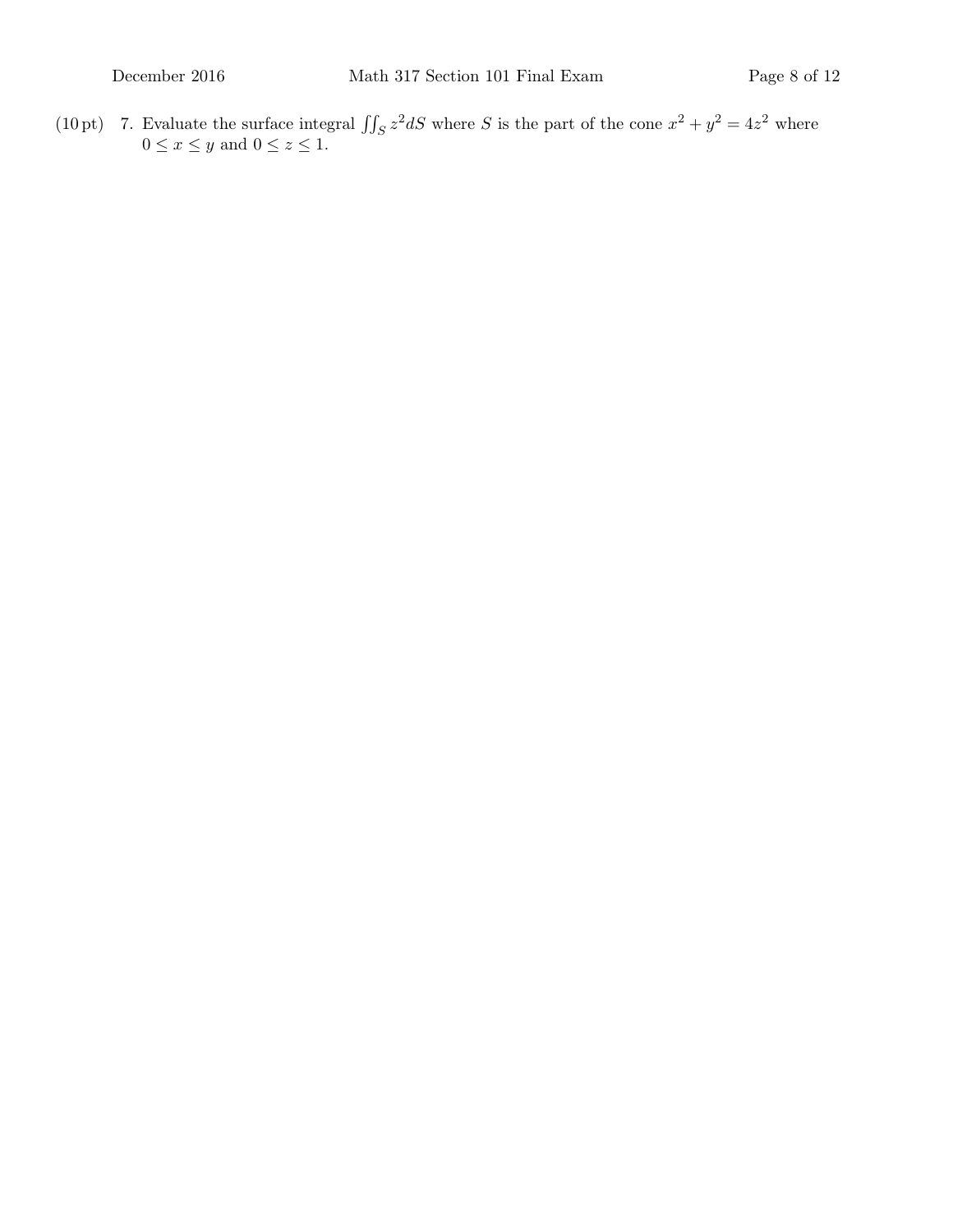(12 pt) –8. Let  $\vec{\mathbf{F}}$  be the vector field defined by

$$
\vec{\mathbf{F}}(x,y,z) = (y^3z + 2x)\,\hat{\mathbf{i}} + (3y - e^{\sin z})\,\hat{\mathbf{j}} + (e^{x^2 + y^2} + z)\,\hat{\mathbf{k}}.
$$

Calculate the flux integral  $\iint_S \vec{F} \cdot d\vec{S}$  where S is the boundary surface of the solid region

$$
E: \quad 0 \le x \le 2, \quad 0 \le y \le 2, \quad 0 \le z \le 2 + y
$$

with outer normal.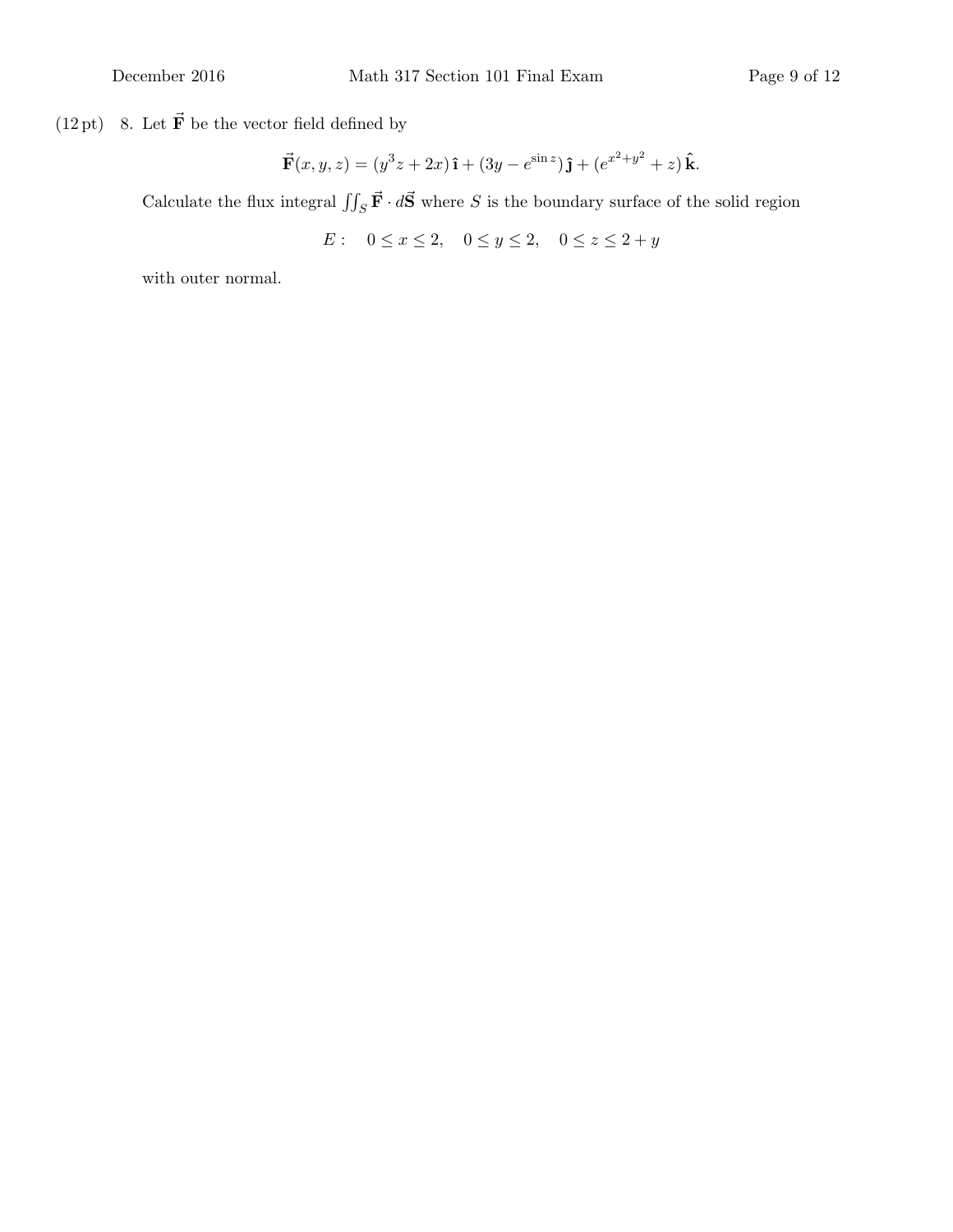- 9. Consider the vector field  $\vec{F}(x, y, z) = z^2 \hat{i} + x^2 \hat{j} + y^2 \hat{k}$  in  $\mathbb{R}^3$ .
- (6 pt) (a) Compute the line integral  $I_1 = \int_{C_1} \vec{F} \cdot d\vec{r}$ , where  $C_1$  is the curve consisting of three line segments,  $L_1$  from  $(2, 0, 0)$  to  $(0, 2, 0)$ , then  $L_2$  from  $(0, 2, 0)$  to  $(0, 0, 2)$ , finally  $L_3$  from  $(0, 0, 2)$  to  $(2, 0, 0)$ .

(6 pt) (b) A simple closed curve  $C_2$  lies on the plane  $E: x + y + z = 2$ , enclosing a region R on the plane of area 3, and oriented in a counterclockwise direction as observed from the positive *x*-axis. Compute the line integral  $I_2 = \int_{C_2} \vec{F} \cdot d\vec{r}$ .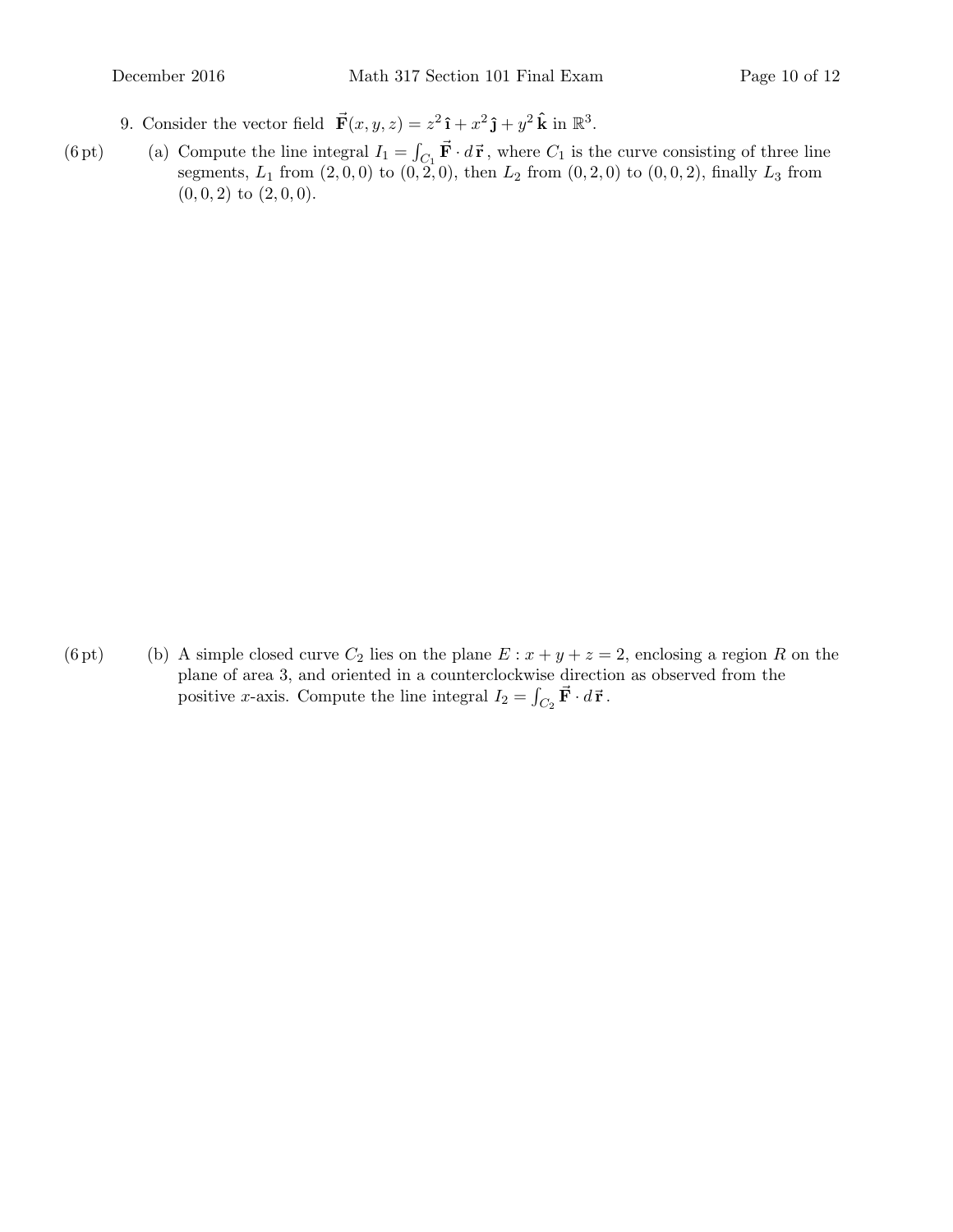- $(18 \text{ pt})$  10. Circle True or False for each of the following statement. No justifications necessary. Recall that  $f \in C^k$  means that all derivatives of f up to order k exist and are continuous.
	- (a) True or False?  $\nabla \times (f\nabla f) = 0$  for all  $C^2$  scalar function f in  $\mathbb{R}^3$ .
	- (b) True or False?  $\text{div}(f\vec{F}) = \nabla f \cdot \vec{F} + f \text{div } \vec{F}$  for all  $C^1$  scalar function f and  $C^1$  vector field  $\vec{F}$  in  $\mathbb{R}^3$ .
	- (c) True or False? A smooth space curve C with constant curvature  $\kappa = 0$  must be a straight line.
	- (d) True or False? A smooth space curve C with constant curvature  $\kappa \neq 0$  must be part of a circle of radius  $1/\kappa_0$ .
	- (e) True or False? If f is any smooth function defined in  $\mathbb{R}^3$  and if C is any circle, then  $\int_C \nabla f \cdot d\vec{\mathbf{r}} = 0.$
	- (f) True or False? Suppose  $\vec{F}$  is a smooth vector field in the region D which is  $\mathbb{R}^3$  without the origin. If div  $\vec{F} > 0$  through out D, then flux of  $\vec{F}$  through the sphere of radius 5 with center at the origin is positive.
	- (g) True or False? If  $\vec{F}$  is a smooth vector field in  $\mathbb{R}^3$  and div  $\vec{F} = 0$  everywhere, then, for every sphere, the flux *out of* one hemisphere is equal to the flux *into* the opposite hemisphere.
	- (h) True or False? Let  $\vec{F}(x, y, z)$  be a continuously differentiable vector field which is defined for every  $(x, y, z)$ . Then,  $\iint_S \text{curl } \vec{F} \cdot d\vec{S} = 0$  for any closed surface S. (A closed surface is a surface that is the boundary of a solid region.)
	- (i) True or False? The parametrizations

$$
\vec{\mathbf{r}}_1(t) = (t, t^2), \quad -\infty < t < \infty
$$

and

$$
\vec{\mathbf{r}}_2(t) = (t^2, t^4), \quad -\infty < t < \infty
$$

describe exactly the same plane curve.